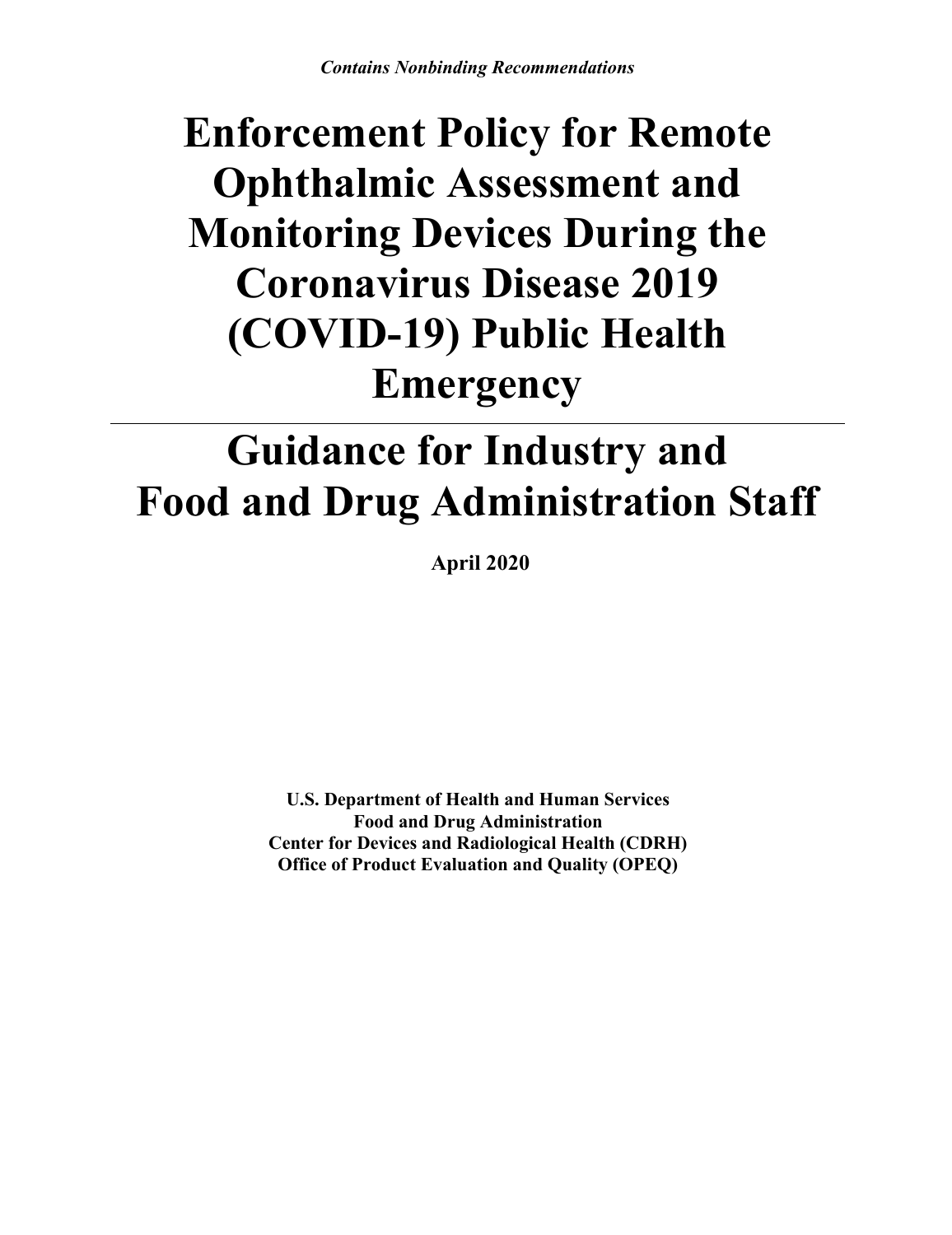## **Preface**

## **Public Comment**

This guidance is being issued to address the Coronavirus Disease 2019 (COVID-19) public health emergency. This guidance is being implemented without prior public comment because the Food and Drug Administration (FDA or the Agency) has determined that prior public participation for this guidance is not feasible or appropriate (see section  $701(h)(1)(C)$  of the Federal Food, Drug, and Cosmetic Act (FD&C Act) and 21 CFR 10.115(g)(2)). This guidance document is being implemented immediately, but it remains subject to comment in accordance with the Agency's good guidance practices.

Comments may be submitted at any time for Agency consideration. Submit written comments to the Dockets Management Staff (HFA-305), Food and Drug Administration, 5630 Fishers Lane, Rm. 1061, Rockville, MD 20852. Submit electronic comments to [https://www.regulations.gov.](https://www.regulations.gov/) All comments should be identified with the docket number FDA-2020-D-1138 and complete title of the guidance in the request.

## **Additional Copies**

Additional copies are available from the FDA webpage titled "COVID-19-Related Guidance Documents for Industry, FDA Staff, and Other Stakeholders," available at [https://www.fda.gov/emergency-preparedness-and-response/mcm-issues/covid-19-related](https://www.fda.gov/emergency-preparedness-and-response/mcm-issues/covid-19-related-guidance-documents-industry-fda-staff-and-other-stakeholders)[guidance-documents-industry-fda-staff-and-other-stakeholders](https://www.fda.gov/emergency-preparedness-and-response/mcm-issues/covid-19-related-guidance-documents-industry-fda-staff-and-other-stakeholders) and the FDA webpage titled "Search for FDA Guidance Documents" available at [https://www.fda.gov/regulatory](https://www.fda.gov/regulatory-information/search-fda-guidance-documents)[information/search-fda-guidance-documents](https://www.fda.gov/regulatory-information/search-fda-guidance-documents). You may also send an e-mail request to [CDRH-](mailto:CDRH-Guidance@fda.hhs.gov)Guidance $@$ fda.hhs.gov to receive an additional copy of the guidance. Please include the document number 20025 and complete title of the guidance in the request.

## **Questions**

For questions about this document, contact 1-888-INFO-FDA or [CDRH-COVID19-](mailto:CDRH-COVID19-Ophthalmic@fda.hhs.gov) [Ophthalmic@fda.hhs.gov.](mailto:CDRH-COVID19-Ophthalmic@fda.hhs.gov)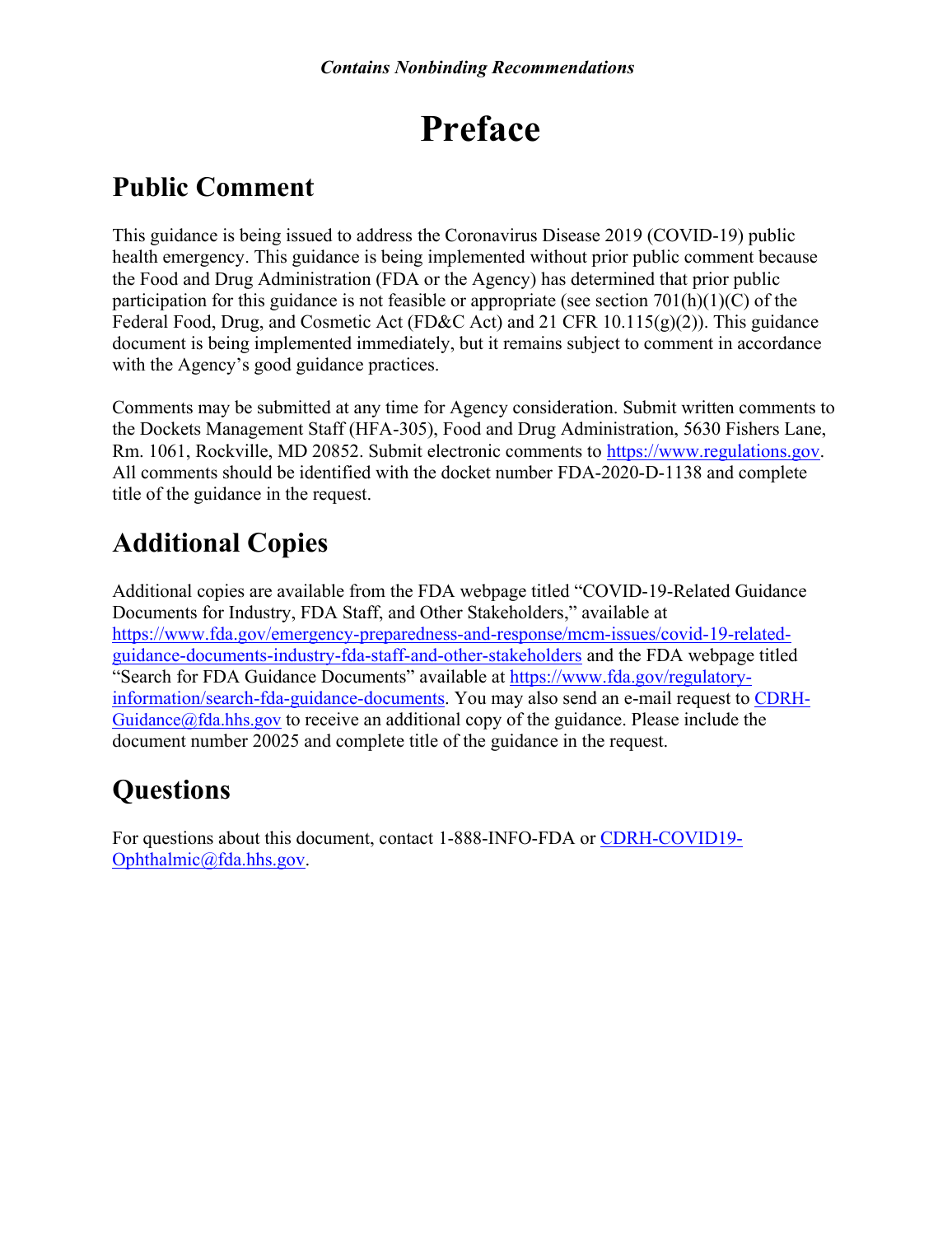## **Table of Contents**

| $\mathbf{I}$ . |           |                                                                                        |  |
|----------------|-----------|----------------------------------------------------------------------------------------|--|
| Π.             |           |                                                                                        |  |
| Ш.             |           |                                                                                        |  |
|                | A.        | Visual Acuity Charts, Visual Field Devices, and General-Use Ophthalmic Cameras 3       |  |
|                | B         |                                                                                        |  |
| IV.            |           |                                                                                        |  |
|                | A.        | Modifications to the Indications and Functionality of Remote Ophthalmic Assessment and |  |
|                | (1)       | Visual Acuity Charts, Visual Field Devices, and General-Use Ophthalmic Cameras 5       |  |
|                | (2)       |                                                                                        |  |
|                | <b>B.</b> | Validation of Modifications to the Functionality of Remote Ophthalmic Assessment and   |  |
|                | C.        |                                                                                        |  |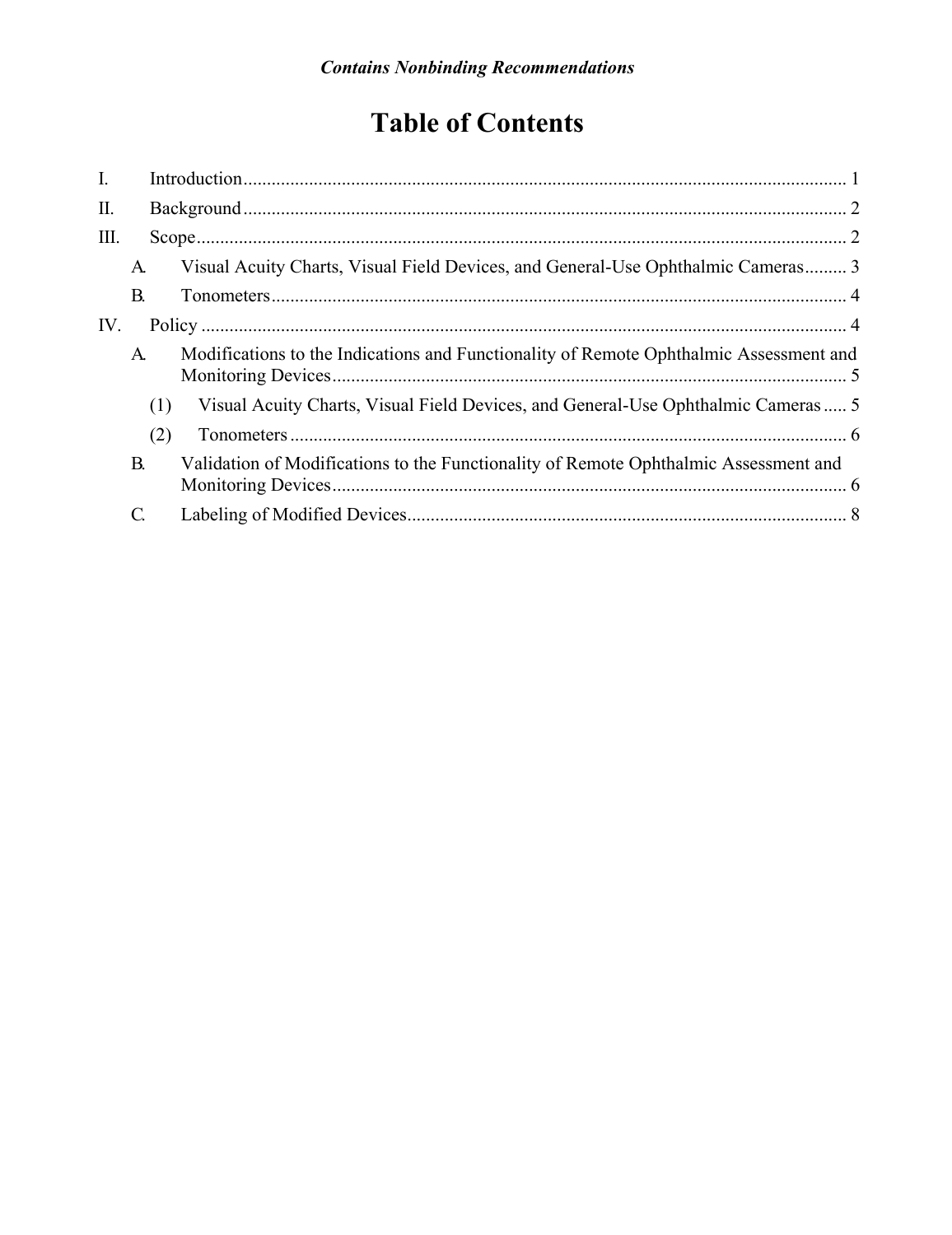# **Enforcement Policy for Remote Ophthalmic Assessment and Monitoring Devices During the Coronavirus Disease 2019 (COVID-19) Public Health Emergency**

# **Guidance for Industry and Food and Drug Administration Staff**

This guidance represents the current thinking of the Food and Drug Administration (FDA or Agency) on this topic. It does not establish any rights for any person and is not binding on FDA or the public. You can use an alternative approach if it satisfies the requirements of the applicable statutes and regulations. To discuss an alternative approach, contact the FDA staff or Office responsible for this guidance as listed on the title page.

## <span id="page-3-0"></span>**I. Introduction**

The Food and Drug Administration (FDA or the Agency) plays a critical role in protecting the United States from threats such as emerging infectious diseases, including the Coronavirus Disease 2019 (COVID-19) pandemic. FDA is committed to providing timely guidance to support response efforts to this pandemic.

FDA is issuing this guidance to provide a policy to help expand the capability of remote ophthalmic assessment and monitoring devices to facilitate patient care while reducing patient and healthcare provider contact and exposure to COVID-19 during this pandemic.

This policy is intended to remain in effect only for the duration of the public health emergency related to COVID-19 declared by the Department of Health and Human Services (HHS), including any renewals made by the HHS Secretary in accordance with section 319(a)(2) of the Public Health Service (PHS) Act.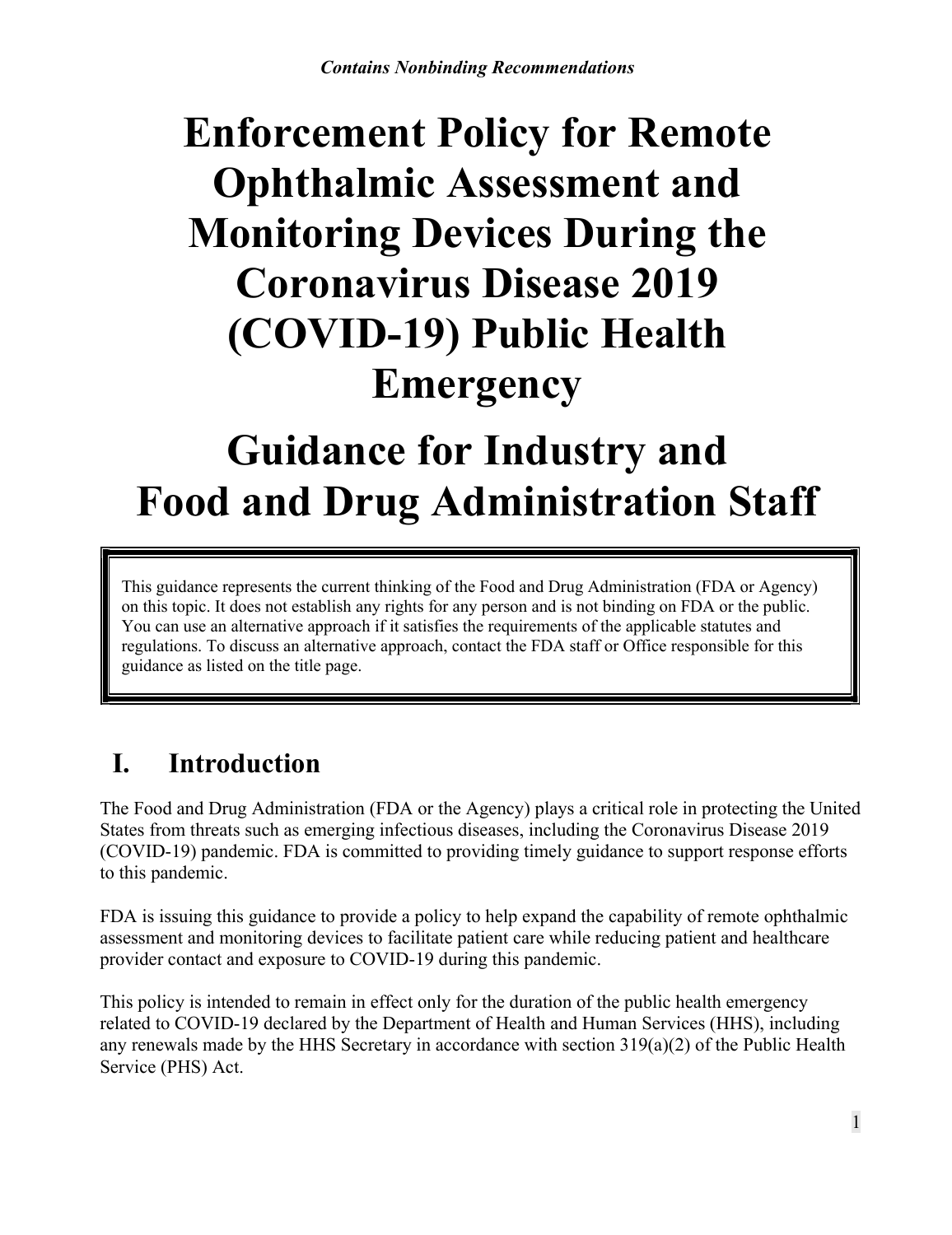Given this public health emergency, and as discussed in the Notice in the *Federal Register* of March 25, 2020, titled "Process for Making Available Guidance Documents Related to Coronavirus Disease 2019," available at [https://www.govinfo.gov/content/pkg/FR-2020-03-25/pdf/2020-06222.pdf,](https://www.govinfo.gov/content/pkg/FR-2020-03-25/pdf/2020-06222.pdf) this guidance is being implemented without prior public comment because the FDA has determined that prior public participation for this guidance is not feasible or appropriate (see section  $701(h)(1)(C)$  of the Federal Food, Drug, and Cosmetic Act (FD&C Act) and 21 CFR 10.115(g)(2)). This guidance document is being implemented immediately, but it remains subject to comment in accordance with the Agency's good guidance practices.

In general, FDA's guidance documents, including this guidance, do not establish legally enforceable responsibilities. Instead, guidances describe the Agency's current thinking on a topic and should be viewed only as recommendations, unless specific regulatory or statutory requirements are cited. The use of the word *should* in Agency guidance means that something is suggested or recommended, but not required.

## <span id="page-4-0"></span>**II. Background**

There is currently an outbreak of respiratory disease caused by a novel coronavirus. The virus has been named SARS-CoV-2 and the disease it causes has been named Coronavirus Disease 2019 (COVID-19). On January 31, 2020, HHS issued a declaration of a public health emergency related to COVID-[1](#page-4-2)9 and mobilized the Operating Divisions of HHS.<sup>1</sup> In addition, on March 13, 2020, the President declared a national emergency in response to COVID-19.<sup>[2](#page-4-3)</sup>

FDA believes the policy set forth in this guidance may help address these urgent public health concerns by helping to expand the availability and capability of remote ophthalmic assessment and monitoring devices. Modified use of these devices may facilitate patient management by health care providers while reducing the need for in-person treatment during the COVID-19 public health emergency and may help reduce the risk of exposure for patients and health care providers to SARS- $CoV-2$ .

## <span id="page-4-1"></span>**III. Scope**

The enforcement policies described in this guidance apply to the following devices that assess or monitor ophthalmic parameters. These devices have the potential to be connected to a wireless network through Bluetooth, Wi-Fi, or cellular connection to transmit a patient's ophthalmic parameters directly to their eye care provider or other monitoring entity. Some of these devices also have the potential to apply algorithms to transform a patient's ophthalmic parameters into a novel

<span id="page-4-2"></span> $\overline{a}$ <sup>1</sup> Secretary of Health and Human Services Alex M Azar, Determination that a Public Health Emergency Exists. (Jan. 31, 2020), available at <https://www.phe.gov/emergency/news/healthactions/phe/Pages/2019-nCoV.aspx>).

<span id="page-4-3"></span><sup>2</sup> Proclamation on Declaring a National Emergency Concerning the Novel Coronavirus Disease (COVID-19) Outbreak (Mar. 13, 2020), available at [https://www.whitehouse.gov/presidential-actions/proclamation-declaring-national](https://www.whitehouse.gov/presidential-actions/proclamation-declaring-national-emergency-concerning-novel-coronavirus-disease-covid-19-outbreak/)[emergency-concerning-novel-coronavirus-disease-covid-19-outbreak/.](https://www.whitehouse.gov/presidential-actions/proclamation-declaring-national-emergency-concerning-novel-coronavirus-disease-covid-19-outbreak/)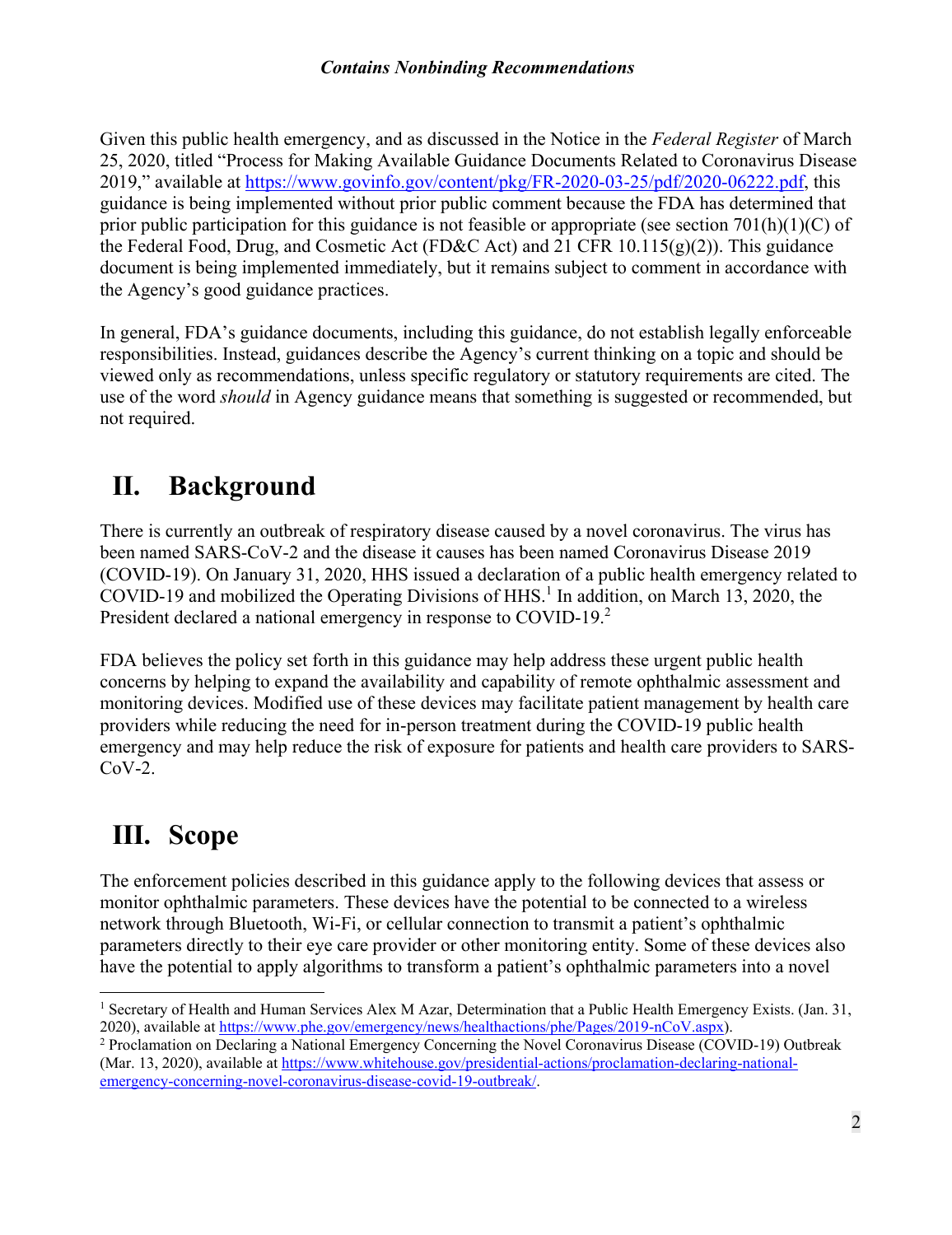index or alarm that may aid an eye care provider in the diagnosis of a particular condition or disease state/severity or be used in the context of a telemedicine visit, with the patient at home, allowing the eye care provider to assess specific ophthalmic parameters remotely.

### <span id="page-5-0"></span>A. Visual Acuity Charts, Visual Field Devices, and General-Use **Ophthalmic Cameras**

Visual acuity charts, visual field devices, and general-use ophthalmic cameras allow assessment and/or imaging of the eye to assist eye care providers in detecting or monitoring the progression of ocular conditions or diseases. Visual acuity charts are charts that are used to test the clarity or sharpness of vision. Visual field devices include perimeter devices used to test the peripheral visual field, as well as Amsler grids used to test the central visual field. General-use ophthalmic cameras are devices that are used to take photographs of the eye and surrounding area. In general, these devices are exempt from premarket notification [510(k)] requirements, but may remain subject to other general controls, such as Registration and Listing requirements in 21 CFR Part 807. The classification regulations and associated product codes for these devices, to which the policy in this guidance applies, are listed in Table 1:

| <b>Classification</b> | <b>Device Type</b>               | Product           | <b>Device Classification</b> |
|-----------------------|----------------------------------|-------------------|------------------------------|
| <b>Regulation</b>     |                                  | Code <sup>3</sup> |                              |
| 21 CFR 886.1120       | Camera, Ophthalmic, General-use  | PJZ               | II $(exempt)^4$              |
| 21 CFR 886.1150       | <b>Visual Acuity Chart</b>       | <b>HOX</b>        | I (exempt) <sup>5</sup>      |
| 21 CFR 886.1330       | Amsler Grid                      | <b>HOO</b>        | I (exempt) $^{6}$            |
| 21 CFR 886.1605       | Perimeter, AC-powered            | <b>HOO</b>        | I (exempt) <sup>7</sup>      |
| 21 CFR 886.1605       | Perimeter, Automatic, AC-powered | <b>HPT</b>        | $[$ (exempt) <sup>8</sup>    |

**Table 1 - Visual Acuity Charts, Visual Field Devices, and General-Use Ophthalmic Cameras**

<span id="page-5-1"></span> $\ddot{ }$ <sup>3</sup> For more information see the Product Classification Database at

[https://www.accessdata.fda.gov/scripts/cdrh/cfdocs/cfPCD/classification.cfm.](https://www.accessdata.fda.gov/scripts/cdrh/cfdocs/cfPCD/classification.cfm)

<span id="page-5-2"></span><sup>&</sup>lt;sup>4</sup> These devices are exempt from submission of a premarket notification under section 510(k) of the FD&C Act and 21 CFR 807.81, subject to the limitations in 21 CFR 886.9. FDA clearance is not required before marketing the device in the United States; however, manufacturers are required to register their establishment and comply with other postmarket reporting requirements.

<span id="page-5-3"></span><sup>&</sup>lt;sup>5</sup> These devices are exempt from submission of a premarket notification under section  $510(k)$  of the FD&C Act and 21 CFR 807.81, subject to the limitations in 21 CFR 886.9; however, manufacturers are required to register their establishment. The device type is also exempt from the current good manufacturing practice requirements of the quality system regulations in 21 CFR 820, with the exception of records (see 21 CFR 820.180) and complaint handling (see 21 CFR 820.198). FDA clearance is not required before marketing the device in the United States; however, manufacturers are required to register their establishment.

<span id="page-5-4"></span><sup>6</sup> *Ibid*.

<span id="page-5-5"></span><sup>7</sup> *Ibid.*

<span id="page-5-6"></span><sup>8</sup> *Ibid.*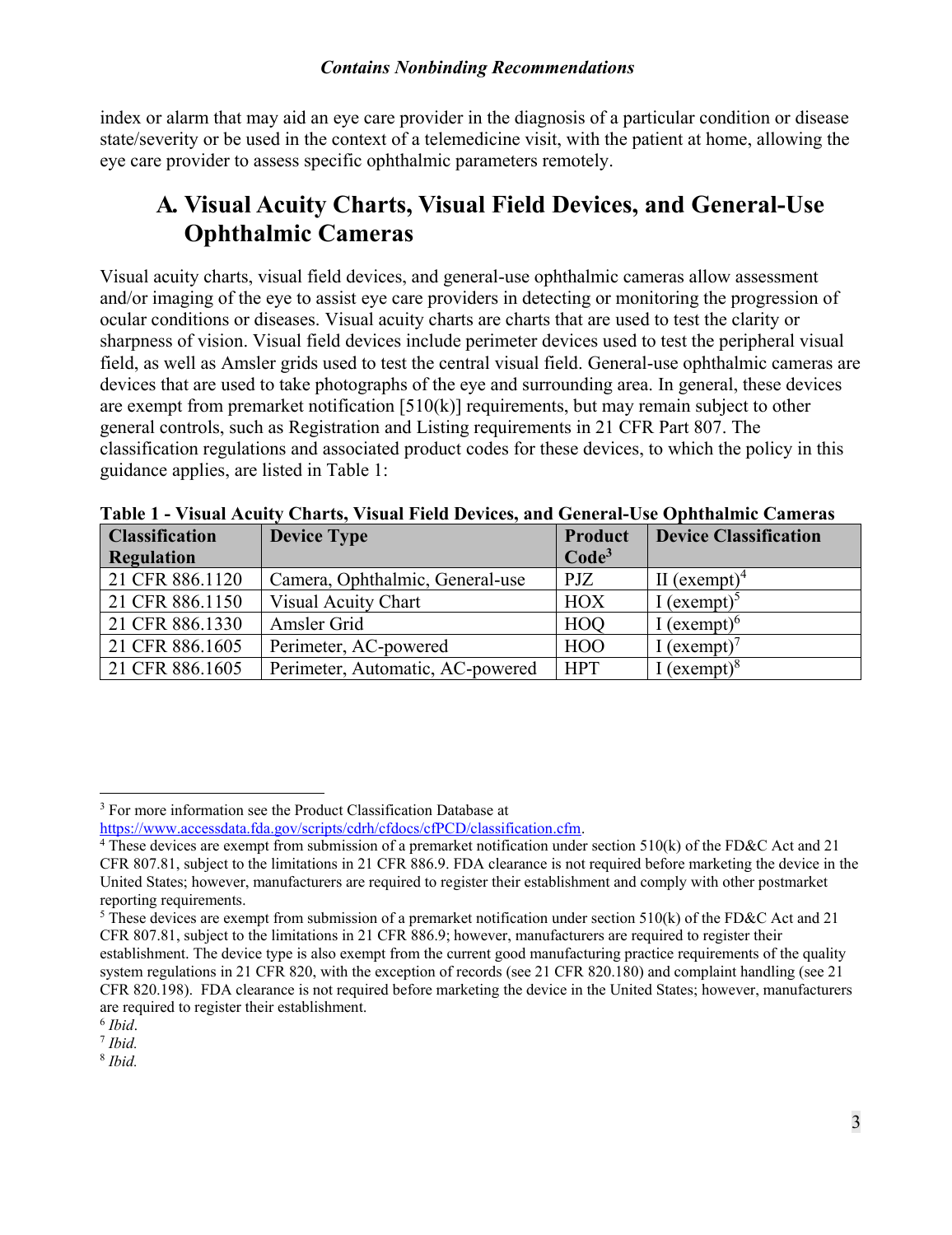### <span id="page-6-0"></span>**B. Tonometers**

Tonometers are devices intended to measure intraocular pressure by applying a known force on the globe of the eye and measuring the amount of indentation or force produced or to measure intraocular tension by applanation (applying a small flat disk to the cornea). In general, manufacturers of tonometers are required to submit a premarket notification pursuant to section 510(k) of the FD&C Act and 21 CFR 807.81 to FDA and receive FDA clearance prior to marketing these devices in the United States, as well as comply with postmarketing requirements. The classification regulation and associated product codes for tonometers, to which the policy in this guidance applies, are listed in Table 2:

| <b>Classification</b><br>Regulation | <b>Device Type</b>    | <b>Product</b><br>Code <sup>9</sup> | <b>Device Classification</b> |
|-------------------------------------|-----------------------|-------------------------------------|------------------------------|
| 21 CFR 886.1930                     | Tonometer, AC-powered | <b>HKX</b>                          |                              |
| 21 CFR 886.1930                     | Tonometer, Manual     | <b>HKY</b>                          |                              |

#### **Table 2 - Tonometers**

## <span id="page-6-1"></span>**IV. Policy**

In the context of the COVID-19 public health emergency, expanding the capability of remote ophthalmic assessment and monitoring devices may help facilitate patient care while reducing patient and healthcare provider contact and risk of exposure to SARS-CoV-2.[10](#page-6-3) For that reason, FDA does not intend to object to limited modifications to the indications, functionality, hardware, and/or software, of 510(k)-cleared devices for remote assessment and monitoring of ophthalmic parameters, or distribution and use of these device types that are exempt from submission of a 510(k), during the declared public health emergency without compliance with certain regulatory requirements, as discussed in further detail below, where such devices do not create an undue risk in light of the public health emergency. Examples of such modifications include:

- For devices previously intended for use in healthcare facilities, a change to the indications regarding use in the home setting;
- · Modifications of non-portable devices to include portable or handheld device features;
- Modifications to devices, including changes in hardware or software, to include virtual reality or mobile technology for remote assessment or monitoring capability.

In developing this policy, FDA's intent is to foster the continued availability of safe and effective medical devices while being flexible regarding modifications made to devices for remote assessment

<span id="page-6-2"></span> $\overline{a}$ <sup>9</sup> For more information see the Product Classification Database at [https://www.accessdata.fda.gov/scripts/cdrh/cfdocs/cfPCD/classification.cfm.](https://www.accessdata.fda.gov/scripts/cdrh/cfdocs/cfPCD/classification.cfm)

<span id="page-6-3"></span><sup>&</sup>lt;sup>10</sup> In a press release dated March 18, 2020 (available at [https://www.aao.org/newsroom/news-](https://www.aao.org/newsroom/news-releases/detail/ophthalmologists-urged-to-cease-non-emergency-care)

[releases/detail/ophthalmologists-urged-to-cease-non-emergency-care](https://www.aao.org/newsroom/news-releases/detail/ophthalmologists-urged-to-cease-non-emergency-care)), the American Academy of Ophthalmology recommended that all ophthalmologists immediately cease providing any in-person treatment other than urgent or emergent care.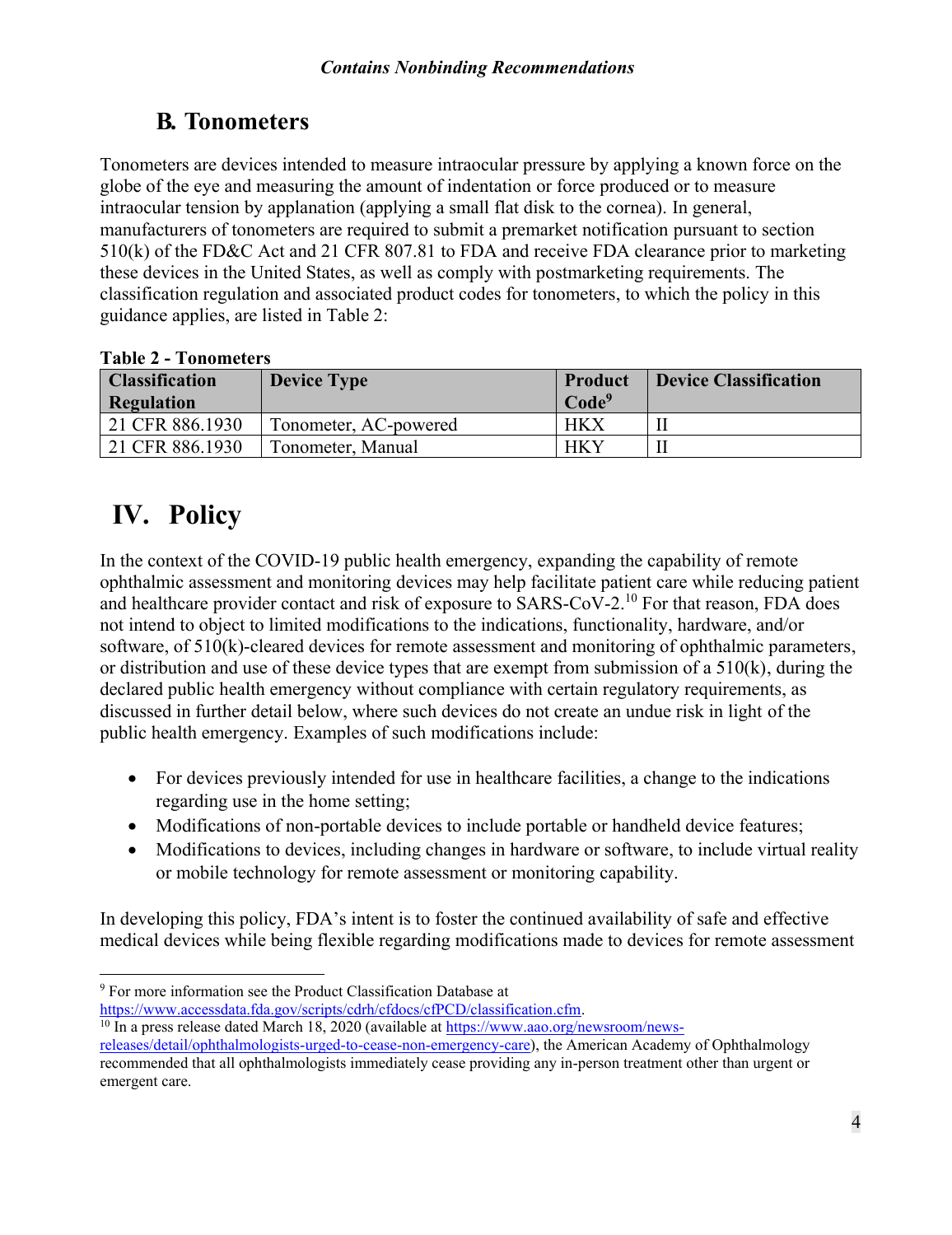and monitoring of ophthalmic parameters in response to the COVID-19 public health emergency.

### <span id="page-7-0"></span>**A. Modifications to the Indications and Functionality of Remote Ophthalmic Assessment and Monitoring Devices**

#### **(1) Visual Acuity Charts, Visual Field Devices, and General-Use Ophthalmic Cameras**

<span id="page-7-1"></span>For the duration of the public health emergency, FDA does not intend to object to limited modifications to the indications, functionality, hardware, and/or software, of the devices in Table 1 without compliance with the following regulatory requirements where such devices do not create an undue risk in light of the public health emergency: submission of a premarket notification under section 510(k) of the FD&C Act and 21 CFR 807.81<sup>[11](#page-7-2)</sup>, where such submission would be required,<sup>[12](#page-7-3)</sup> Quality System Regulation requirements in 21 CFR Part 820 where such requirements are applicable, Reports of Corrections and Removals requirements in 21 CFR Part 806, and Unique Device Identification requirements in 21 CFR Part 830 and 21 CFR 801.20.

Examples of circumstances where FDA currently believes a modification to a device in Table 1 would not create such undue risk include:

- 1) Indications and functionality designed to permit the use of the device for monitoring and/or assessment of the ophthalmic parameters, if such devices are not indicated or designed for such.
- 2) Indications and functionality designed to permit the use of the device for home use and/or by consumers rather than eye care providers.
- 3) Indications and functionality designed to permit the use of the device for a telemedicine consultation, allowing the eye care provider to assess specific ophthalmic parameters remotely.
- 4) Devices containing software and/or hardware intended to implement intended device functionality for use directly by consumers at home (e.g., visual acuity assessment, visual field assessment, image capture).
- 5) Devices containing software and/or hardware intended to facilitate remote access (e.g., addition of wireless or Bluetooth capability).

Examples of circumstances where FDA currently believes distribution and use of the device or modifications to these devices would create such an undue risk include:

 $\overline{a}$ 

<span id="page-7-2"></span> $11$  For further guidance on modifications that trigger the requirement that a manufacturer submit a new premarket notification (510(k)) to FDA, refer to "Deciding When to Submit a 510(k) for a Change to an Existing Device: Guidance for Industry and Food and Drug Administration Staff," [https://www.fda.gov/regulatory-information/search-fda-guidance](https://www.fda.gov/regulatory-information/search-fda-guidance-documents/deciding-when-submit-510k-change-existing-device)[documents/deciding-when-submit-510k-change-existing-device.](https://www.fda.gov/regulatory-information/search-fda-guidance-documents/deciding-when-submit-510k-change-existing-device)

<span id="page-7-3"></span> $\frac{1}{2}$  Certain modifications to the indications and functionality of these devices may require premarket notification subject to the limitations of the exemption under 21 CFR 886.9.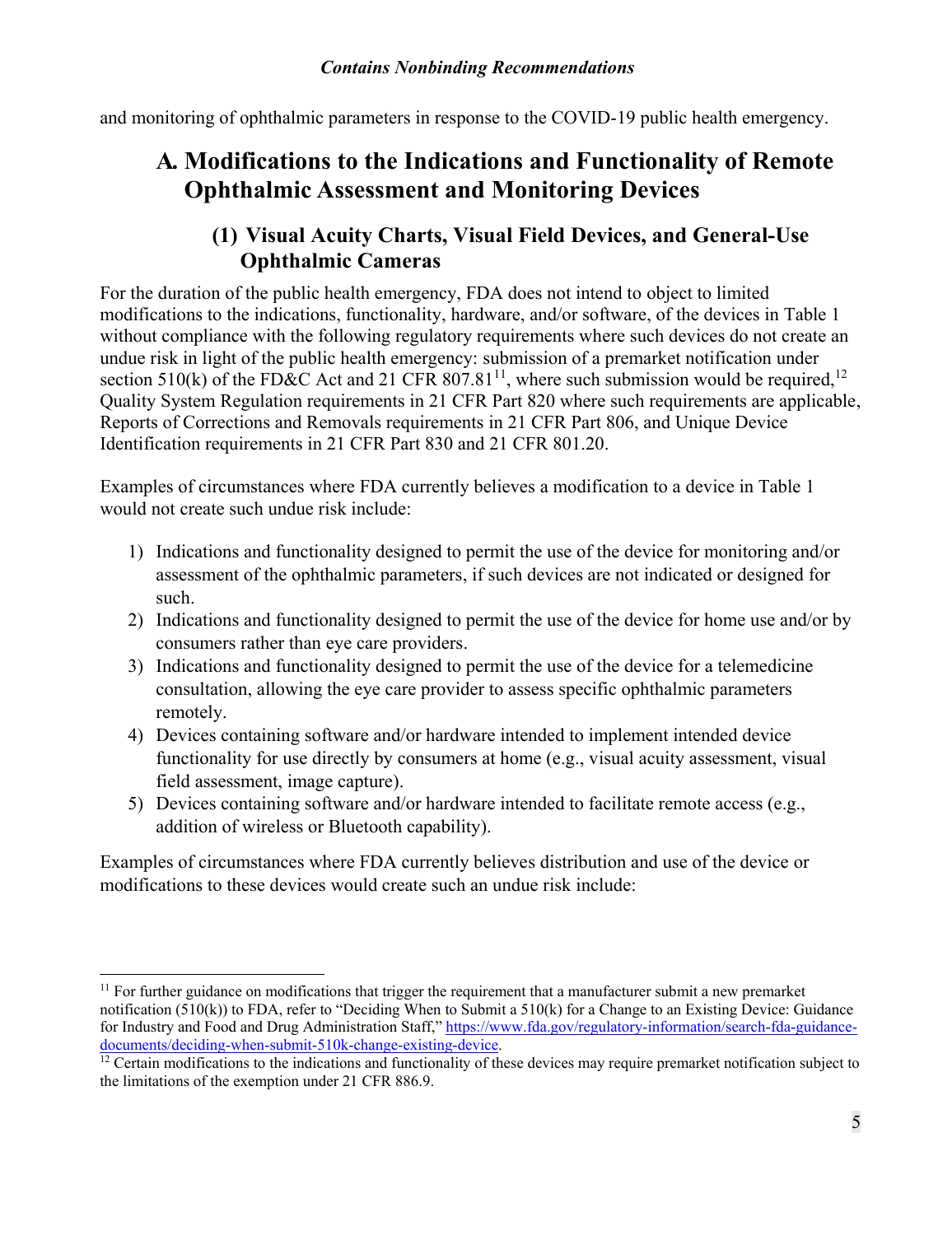- 1) The device is intended to determine when patients need immediate clinical intervention to assure patient safety; or
- 2) The device is intended to be solely or primarily relied upon by the eye care provider or patient to make a clinical diagnosis or treatment decision.

#### **(2)Tonometers**

<span id="page-8-0"></span>For the duration of the declared public health emergency, FDA does not intend to object to limited modifications to the indications, functionality, hardware, and/or software, of the devices in Table 2 without prior submission of a premarket notification under section 510(k) of the FD&C Act and 21 CFR 807.81, where the modification does not create an undue risk in light of the public health emergency. FDA currently believes a modification does not create such undue risk in the following scenario:

- 1) The device is intended only for the purpose of measuring intraocular pressure;
- 2) The device is handheld or portable;
- 3) The mechanism of measurement is either non-contact, rebound, or transpalperbral;
- 4) The device is intended for the purpose of supporting or providing adjunctive recommendations to the eye care provider or patient about prevention, diagnosis or treatment of ocular conditions; and
- 5) The eye care provider and/or patient can independently review the basis for any diagnostic or treatment recommendations.

Examples of circumstances where FDA currently believes a modification would create such an undue risk include:

- 1) The device is intended to determine when patients need immediate clinical intervention to assure patient safety;
- 2) The device is intended to be solely or primarily relied upon by the eye care provider or patient to make a clinical diagnosis or treatment decision;
- 3) The modifications add the functionality to acquire, process, or analyze a pattern or signal from a signal acquisition system that was not present in the FDA-cleared device; or
- 4) Modifications are made to device components that have direct contact with the eye.

### <span id="page-8-1"></span>**B. Validation of Modifications to the Functionality of Remote Ophthalmic Assessment and Monitoring Devices**

In designing, evaluating, and validating modifications made under this policy to hardware and/or software, FDA recommends doing so in accordance with FDA recognized standards for the specific device type, including (as applicable):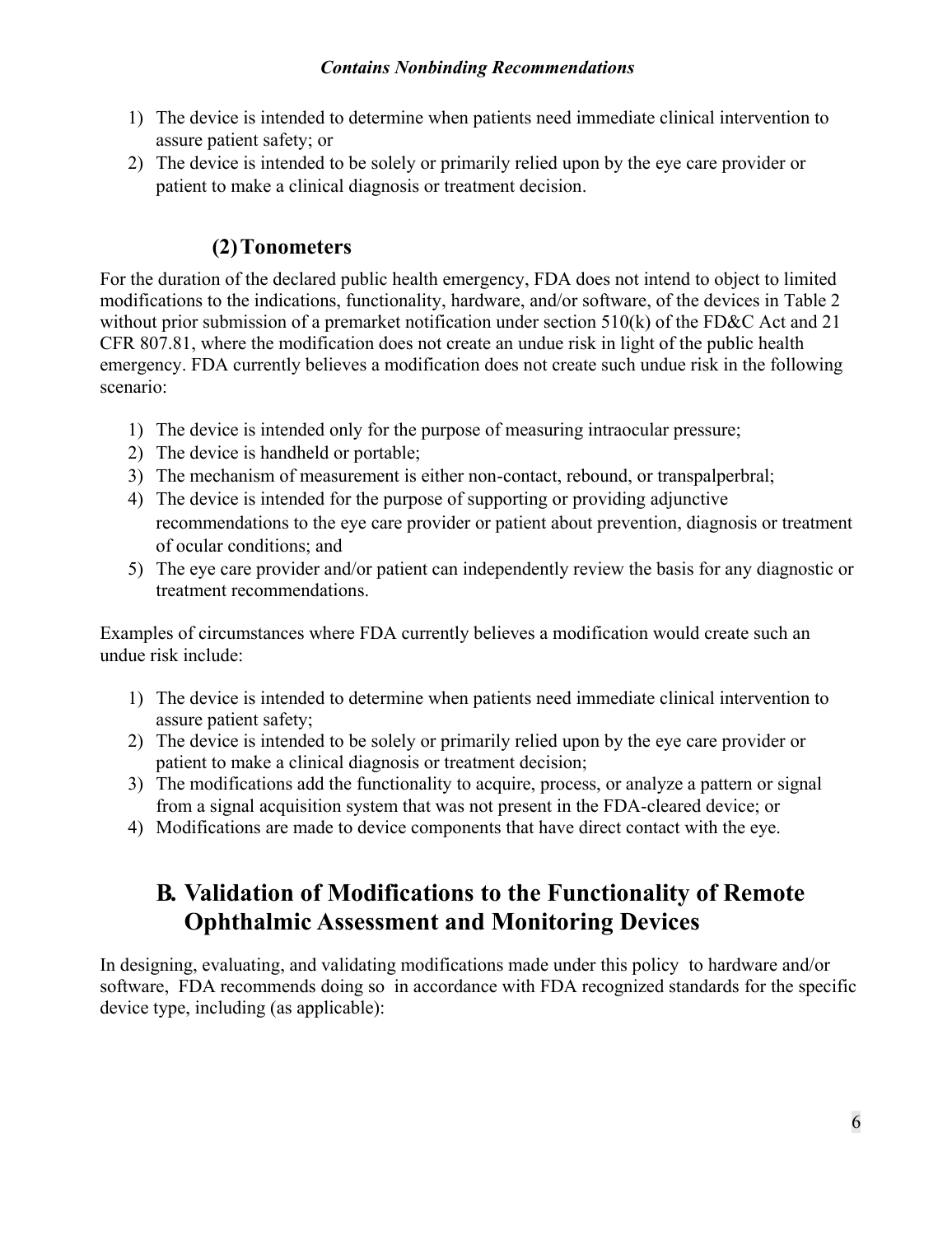- ANSI/AAMI ES60601-1:2005 (R2012) and A1:2012, C1:2009/(R)2012 and A2:2010/(R)2012: – *Medical Electrical Equipment – Part 1: General Requirements for Basic Safety and Essential Performance*
- · ANSI/AAMI/IEC 60601-1-2:2014 *Medical Electrical Equipment Part 1-2: General Requirements for Basic Safety and Essential Performance – Collateral Standard: Electromagnetic Disturbances – Requirements and Tests*
- · IEC 60601-1-11:2015 *Medical Electrical Equipment Part 1-11: General Requirements for Basic Safety and Essential Performance – Collateral Standard: Requirements for Medical Electrical Equipment and Medical Electrical Systems Used in the Home Healthcare Environment*
- · ANSI Z80.21-2010 (R2015) *American National Standard for Ophthalmics - Instruments - General-Purpose Clinical Visual Acuity Charts*
- · ISO 10940-2009 *Ophthalmic Instruments - Fundus Cameras*
- · ANSI Z80.10-2014 *American National Standard for Ophthalmics - Ophthalmic Instruments – Tonometers*
- · ISO 15004-1 First Edition 2006-06-01 *Ophthalmic Instruments - Fundamental Requirements and Test Methods - Part 1: General Requirements Applicable to All Ophthalmic Instruments*
- · ANSI Z80.36-2016 *American National Standard for Ophthalmics - Light Hazard Protection for Ophthalmic Instruments*
- · AAMI TIR69: 2017 *Technical Information Report Risk Management of Radio-Frequency Wireless Coexistence for Medical Devices and Systems*
- · ANSI/IEEE C63.27: 2017 *American National Standard for Evaluation of Wireless Coexistence*
- · ANSI/AAMI/IEC 62304 *Medical Device Software – Software Life Cycle Processes*

For any such hardware and/or software changes, FDA also recommends considering the following FDA guidance documents related to common device modifications:

- [Radio Frequency Wireless Technology in Medical Devices](https://www.fda.gov/regulatory-information/search-fda-guidance-documents/radio-frequency-wireless-technology-medical-devices-guidance-industry-and-fda-staff)<sup>[13](#page-9-0)</sup>
- · [Design Considerations and Pre-market Submission Recommendations for Interoperable](https://www.fda.gov/regulatory-information/search-fda-guidance-documents/design-considerations-and-pre-market-submission-recommendations-interoperable-medical-devices)  [Medical Devices](https://www.fda.gov/regulatory-information/search-fda-guidance-documents/design-considerations-and-pre-market-submission-recommendations-interoperable-medical-devices)<sup>[14](#page-9-1)</sup>

For the current edition of the FDA-recognized standard(s) referenced in this document, see the [FDA](https://www.accessdata.fda.gov/scripts/cdrh/cfdocs/cfStandards/search.cfm)  [Recognized Consensus Standards Database](https://www.accessdata.fda.gov/scripts/cdrh/cfdocs/cfStandards/search.cfm).<sup>[15](#page-9-2)</sup> For more information regarding use of consensus standards in regulatory submissions, refer to FDA guidance titled "Appropriate Use of Voluntary [Consensus Standards in Premarket Submissions for Medical Devices](https://www.fda.gov/regulatory-information/search-fda-guidance-documents/appropriate-use-voluntary-consensus-standards-premarket-submissions-medical-devices)."[16](#page-9-3)

In addition, for any such changes, manufacturers should develop and implement appropriate

<span id="page-9-0"></span> $\overline{a}$ <sup>13</sup> [https://www.fda.gov/regulatory-information/search-fda-guidance-documents/radio-frequency-wireless-technology](https://www.fda.gov/regulatory-information/search-fda-guidance-documents/radio-frequency-wireless-technology-medical-devices-guidance-industry-and-fda-staff)[medical-devices-guidance-industry-and-fda-staff.](https://www.fda.gov/regulatory-information/search-fda-guidance-documents/radio-frequency-wireless-technology-medical-devices-guidance-industry-and-fda-staff)

<span id="page-9-1"></span><sup>14</sup> [https://www.fda.gov/regulatory-information/search-fda-guidance-documents/design-considerations-and-pre-market](https://www.fda.gov/regulatory-information/search-fda-guidance-documents/design-considerations-and-pre-market-submission-recommendations-interoperable-medical-devices)[submission-recommendations-interoperable-medical-devices.](https://www.fda.gov/regulatory-information/search-fda-guidance-documents/design-considerations-and-pre-market-submission-recommendations-interoperable-medical-devices)

<span id="page-9-2"></span><sup>15</sup> <https://www.accessdata.fda.gov/scripts/cdrh/cfdocs/cfStandards/search.cfm>.

<span id="page-9-3"></span><sup>16</sup> [https://www.fda.gov/regulatory-information/search-fda-guidance-documents/appropriate-use-voluntary-consensus](https://www.fda.gov/regulatory-information/search-fda-guidance-documents/appropriate-use-voluntary-consensus-standards-premarket-submissions-medical-devices)[standards-premarket-submissions-medical-devices](https://www.fda.gov/regulatory-information/search-fda-guidance-documents/appropriate-use-voluntary-consensus-standards-premarket-submissions-medical-devices).